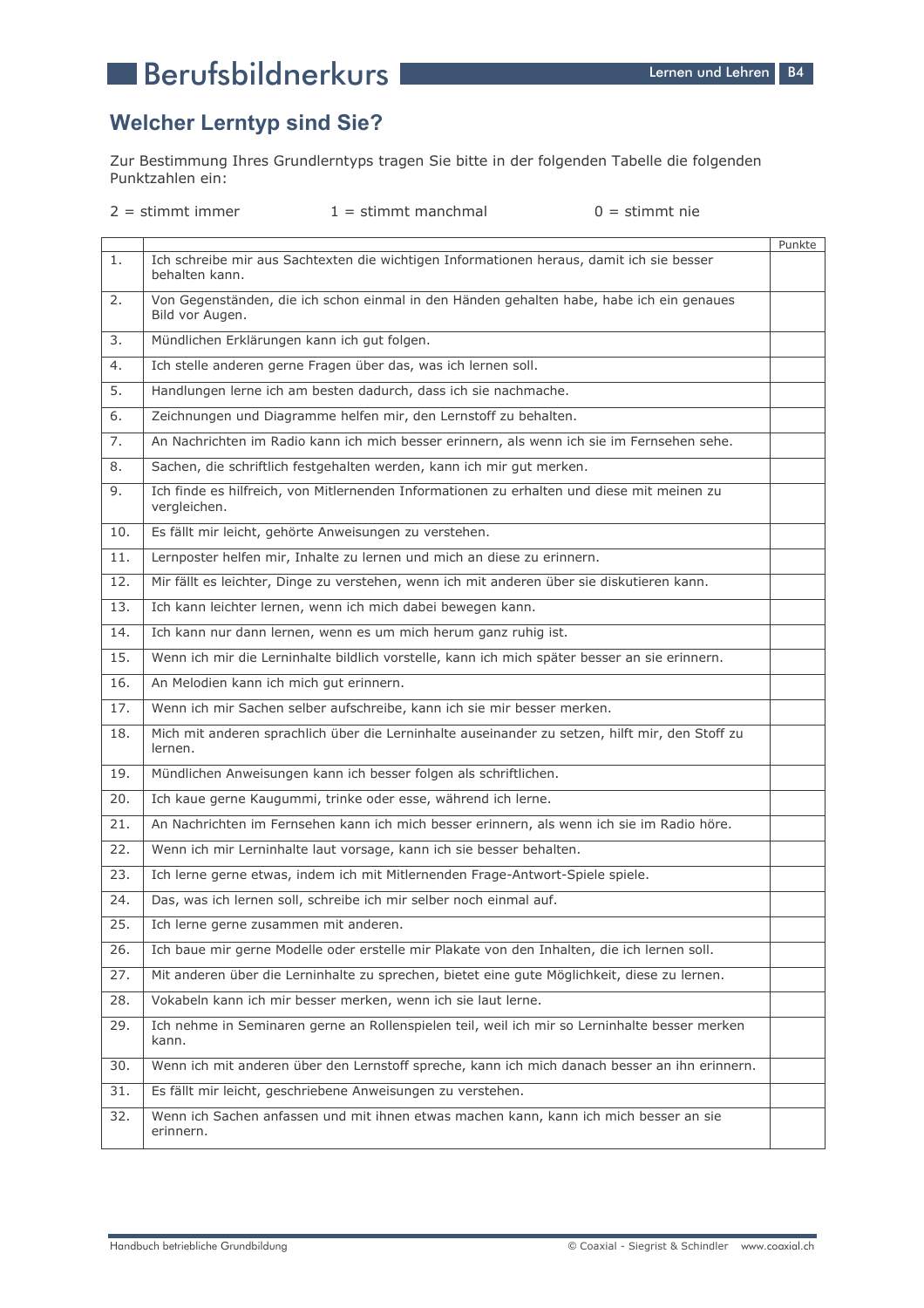# **Berufsbildnerkurs**

### **Auswertung**



- 1. Bitte übertragen Sie in das weisse Feld der nebenstehenden Tabelle Ihre Punktzahlen (0, 1 oder 2).
- 2. Anschliessend zählen Sie die Punktzahlen jeder Spalte zusammen.
- 3. Der Bereich, in dem Sie die höchste Summe (max. 16) erzielt haben, zeigt Ihnen Ihren Grundlerntvp an:
	- Visueller Lerntyp (V)
	- Auditiver Lerntyp (A)
	- Kommunikativer Lerntyp (K) • Motorischer Lerntyp (M) Da Lerntypen in der Regel jedoch als Mischtypen vorkommen, sind auch die anderen Bereiche, in
	- denen Sie ähnlich hohe Punktzahlen wie bei Ihrem Hauptlerntypen erzielt haben, für Sie von Bedeutung.
- 4. Unabhängig davon, welcher Grundlerntyp sich für Sie ergeben hat, sollten Sie versuchen, möglichst viele Sinneskanäle in den Lernprozess mit einzubeziehen. Denn: Je unterschiedlicher wir uns unseren Lernstoff aneignen, desto vielfältiger sind die Möglichkeiten des Erinnerns und Behaltens.